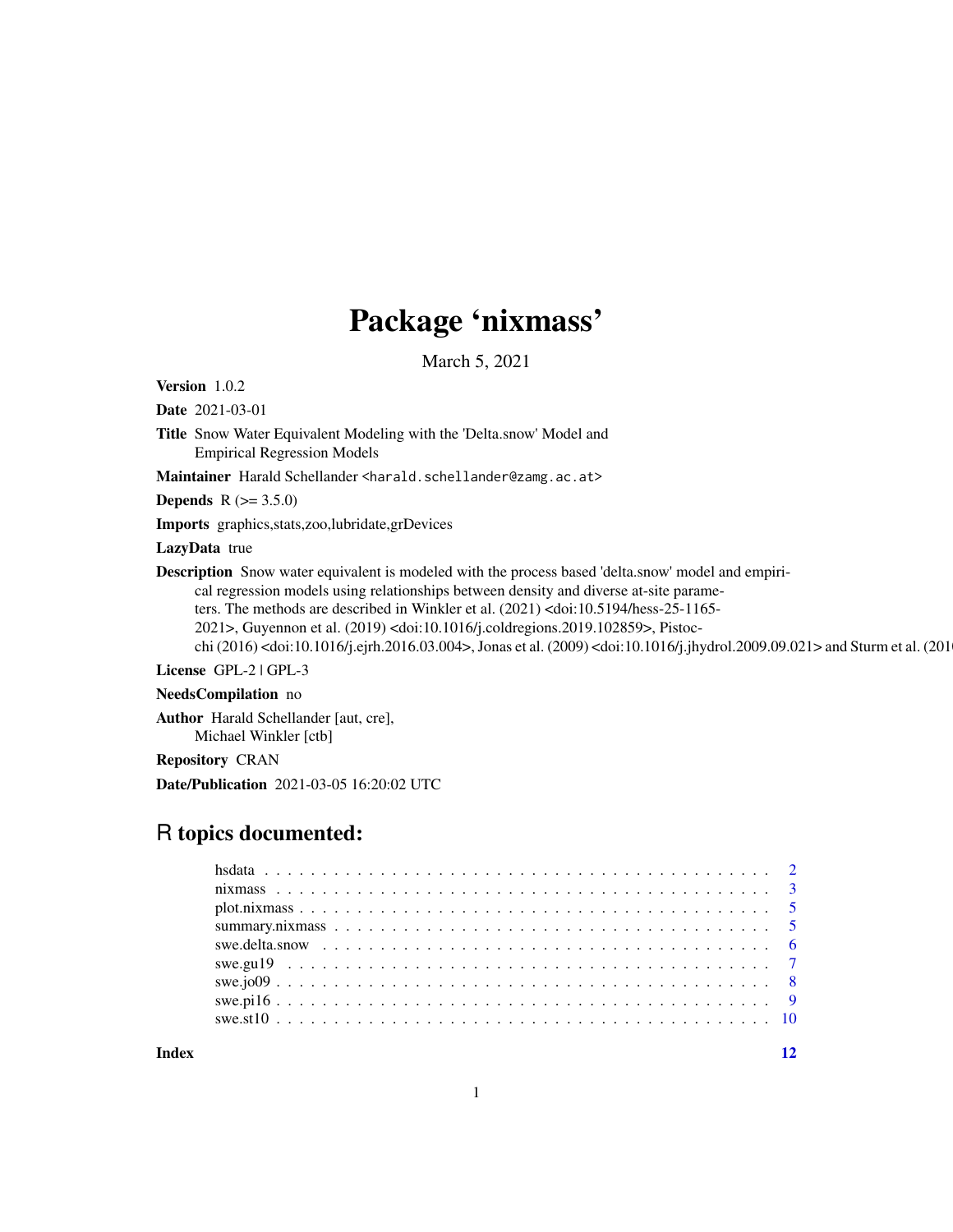<span id="page-1-0"></span>

#### Description

Gapless daily snow depth observations for a winter season from 1.8. - 31.7. from a station situated in the northern earstern alps at an altitude of 600 m. For anonymization the years are intentionally set to 1900 - 1901.

This data series is free of gaps with a minimum of 0 and a maximum of 1.3 meters. It is intended to be used as is as input data for the package [nixmass](#page-2-1) to calculate snow water equivalent and bulk snow density with the delta.snow method and several empirical regression models from the literature.

#### Usage

data("hsdata")

## Format

A data.frame named data with columns date and hs. The date column contains character strings of the format "YYYY-MM-DD" and is of class character. The hs column holds daily observed snow depths in meters and is of class numeric.

#### Examples

```
## Load example data
data("hsdata")
## explore dataset
head(hsdata)
plot(hsdata$hs, type="o")
## compute snow water equivalents
o <- nixmass(hsdata, model="delta.snow",verbose=TRUE)
plot(o)
o1 <- nixmass(hsdata, alt=600, region.jo09 = 6, region.gu19 = "central",
             snowclass.st10 = "alpine", verbose = FALSE)
plot(o1)
summary(o1)
```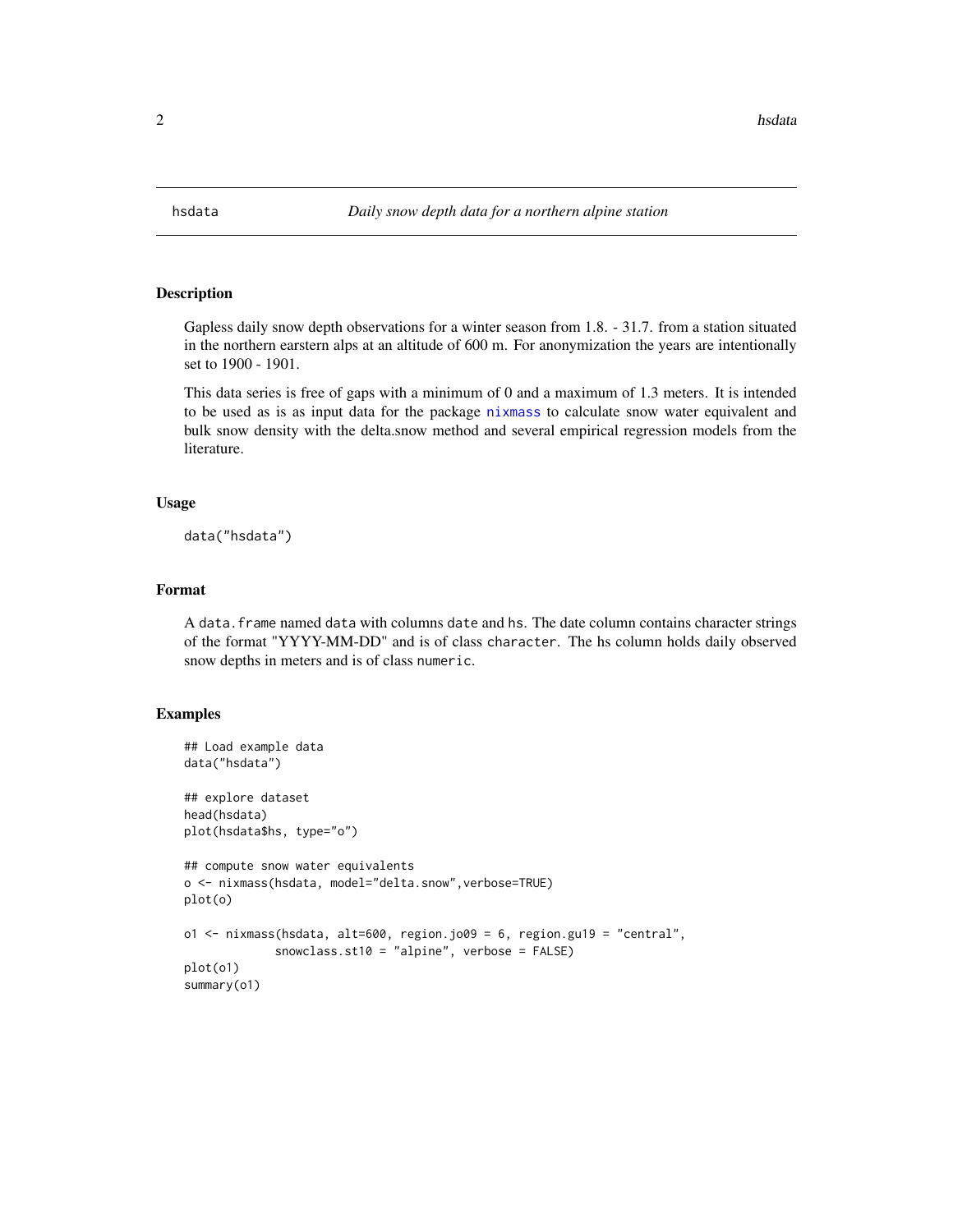<span id="page-2-1"></span><span id="page-2-0"></span>nixmass *SWE modeling with the delta.snow process based model and several emprical regression models.*

## **Description**

Snow Water Equivalent (SWE) is modeled either exclusiveley from daily snow depth changes or statistically depending on snow depth, altitude, date and climate class.

#### Usage

```
nixmass(data, model = c("delta.snow","jo09","pi16","st10","gu19"),
      alt, region.jo09, region.gu19, snowclass.st10, verbose = FALSE)
```
#### Arguments

| data        | A data.frame of daily observations with two columns named date and hs refer-<br>ring to day and snow depth at that day. Values in the date column must be of<br>class character with format YYYY-MM-DD. Values in the hs column must be snow<br>depth values of class numeric $\geq 0$ in m. No gaps or NA are allowed. |
|-------------|-------------------------------------------------------------------------------------------------------------------------------------------------------------------------------------------------------------------------------------------------------------------------------------------------------------------------|
| model       | Defines model for SWE computation. Can be one, several or all of "delta.snow","jo09","pi16","st10","gu1<br>If no model is given, all models are computed.                                                                                                                                                               |
| alt         | Must be given if one of model is "jo09". Station elevation in meters                                                                                                                                                                                                                                                    |
| region.jo09 | Must be given if one of model is "jo09". This must be an integer number<br>between 1 and 7 of the Swiss region where the station belongs to, according to<br>Fig. 1 in the original reference.                                                                                                                          |
| region.gu19 | If model contains "gu19" this must be one of "italy", "southwest", "central" or<br>"southeast" as described in the original reference.                                                                                                                                                                                  |
|             | snowclass.st10 Must be given if one of model is "st10". Must be one of the following character<br>strings: "alpine", "maritime", "prairie", "tundra", "taiga" as outlined in the original<br>reference.                                                                                                                 |
| verbose     | Logical. Should additional information be given during runtime?                                                                                                                                                                                                                                                         |

### Details

nixmass This function is a wrapper for the computation of SWE with different models. The process based model [delta.snow](#page-5-1) can be chosen, as well as different empirical regression models of [Jonas](#page-7-1), Pistocchi, Sturm and [Guyennon.](#page-6-1) For the "delta.snow" model and the ones of "Pistocchi" and "Guyennon", the needed parameters and coefficients from the original references are set as default. They can however be changed according to results from other datasets. For the other models of "Jonas" and "Sturm" regression coefficients are fixed.

The computation is quite fast and there does not exist any restriction regarding the length of the data. However, if many years have to be modeled at once, it is recommended to split the computation into single years, separated by zero snow depth values.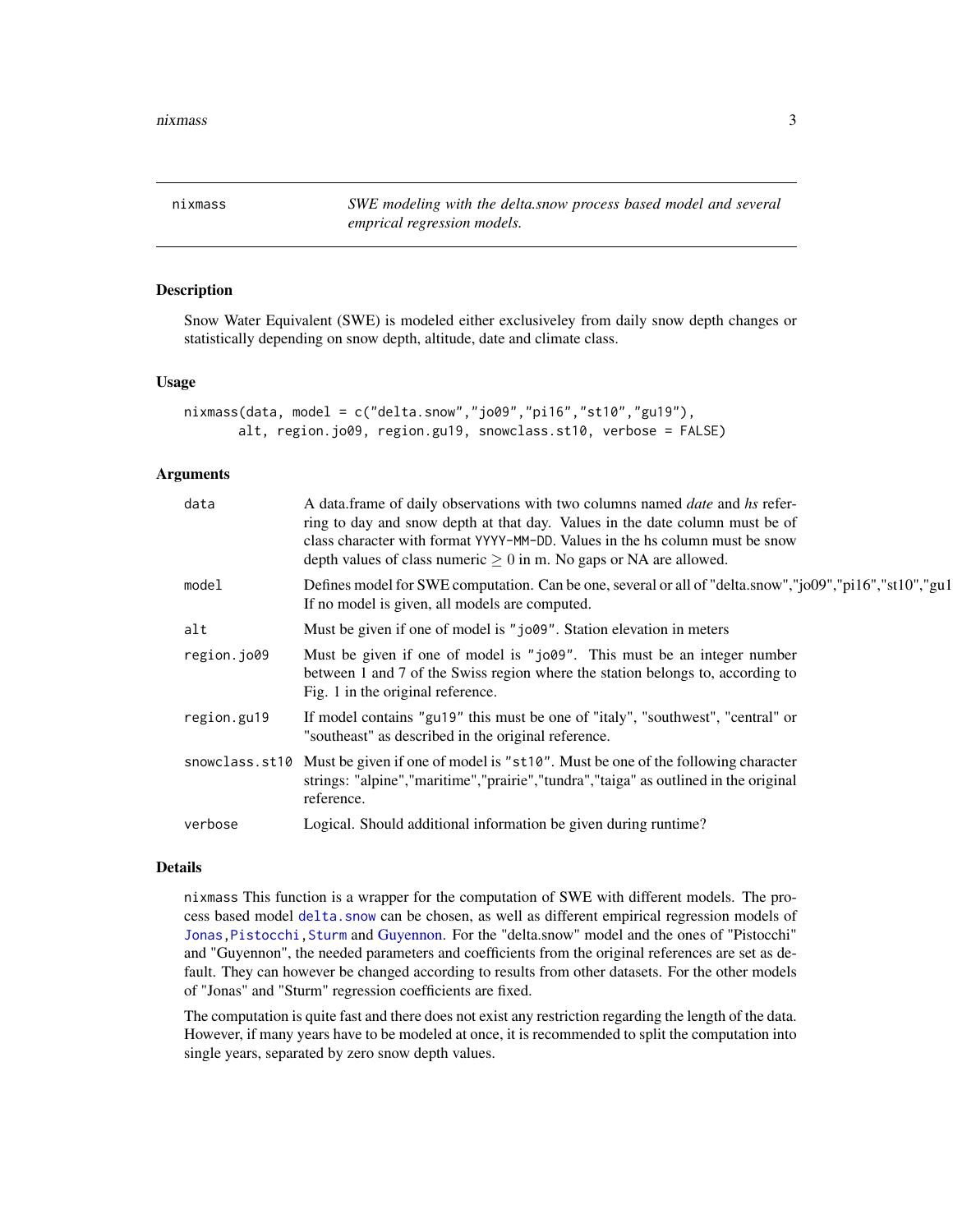4 nixmass and the contract of the contract of the contract of the contract of the contract of the contract of the contract of the contract of the contract of the contract of the contract of the contract of the contract of

#### Value

A list of class "nixmass" with components:

| swe  | Contains a list of numerical vectors. Each entry refers to SWE values computed<br>with the selected model(s). |
|------|---------------------------------------------------------------------------------------------------------------|
| date | Character vector of date strings in the format YYYY-MM-DD.                                                    |
| hs   | Vector of snow depth values used to compute SWE.                                                              |
|      |                                                                                                               |

## Author(s)

Harald Schellander, Michael Winkler

## References

Guyennon, N., Valt, M., Salerno, F., Petrangeli, A., Romano, E. (2019) 'Estimating the snow water equivalent from snow depth measurements in the Italian Alps', Cold Regions Science and Technology. Elsevier, 167 (August), p. 102859. doi: 10.1016/j.coldregions.2019.102859.

Jonas, T., Marty, C. and Magnusson, J. (2009) "Estimating the snow water equivalent from snow depth measurements in the Swiss Alps"", Journal of Hydrology, 378(1 - 2), pp. 161 - 167. doi: 10.1016/j.jhydrol.2009.09.021.

Pistocchi, A. (2016) "Simple estimation of snow density in an Alpine region", Journal of Hydrology: Regional Studies. Elsevier B.V., 6(Supplement C), pp. 82 - 89. doi: 10.1016/j.ejrh.2016.03.004.

Sturm, M. et al. (2010) "Estimating Snow Water Equivalent Using Snow Depth Data and Climate Classes", Journal of Hydrometeorology, 11(6), pp. 1380 - 1394. doi: 10.1175/2010JHM1202.1.

Winkler, M., Schellander, H., and Gruber, S.: Snow water equivalents exclusively from snow depths and their temporal changes: the delta.snow model, Hydrol. Earth Syst. Sci., 25, 1165-1187, doi: 10.5194/hess-25-1165-2021, 2021.

#### Examples

```
## Load example data with realistic snow depth values
## from a station at 600 meters in the northern Alps
## Note that the winter season is set to an arbitrary date
## to mask its origin
data("hsdata")
o <- nixmass(hsdata, model="delta.snow",verbose=TRUE)
plot(o)
o1 <- nixmass(hsdata, alt=600, region.jo09=6, region.gu19 = "central",
             snowclass.st10 = "alpine", verbose = FALSE)
plot(o1)
summary(o1)
```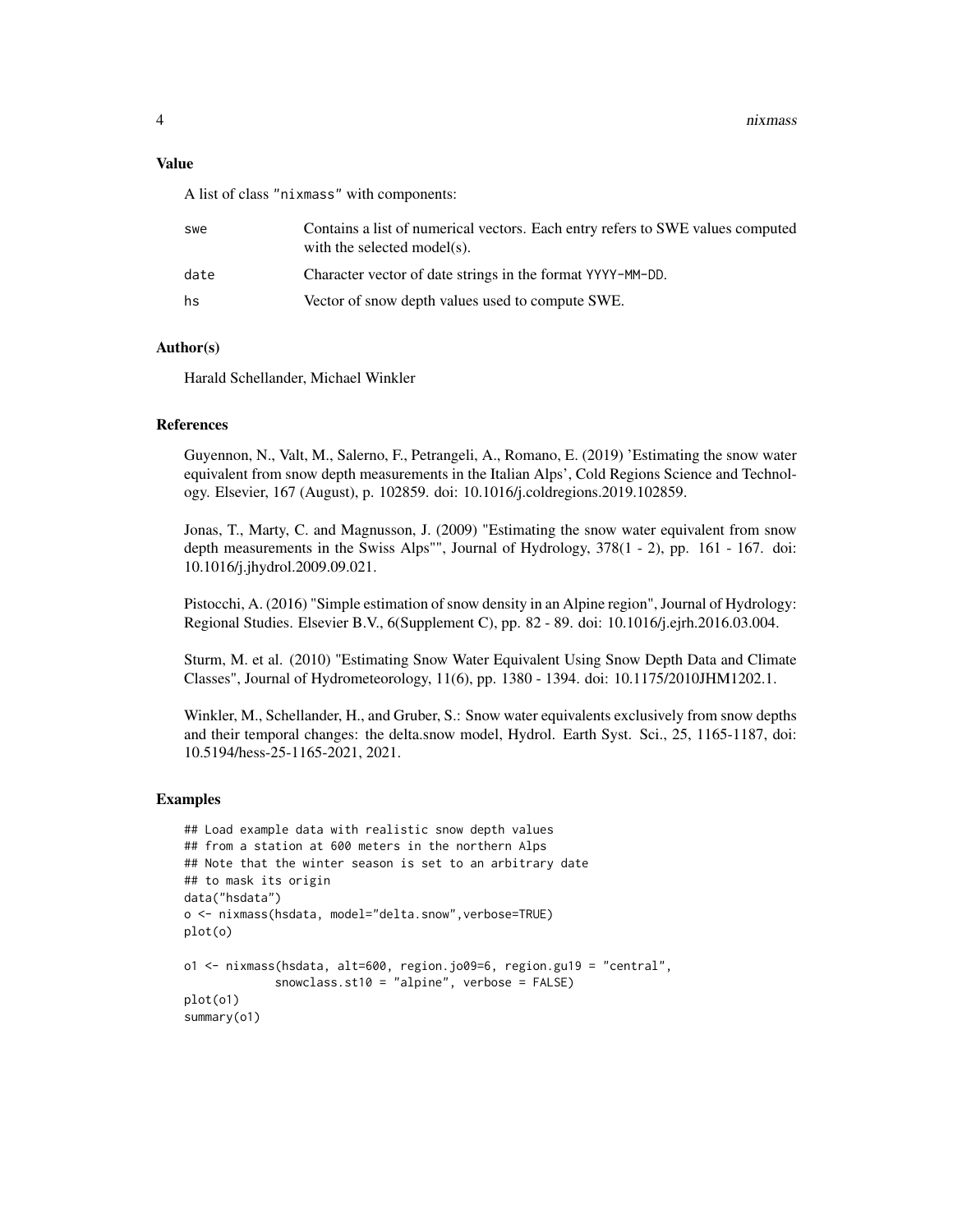<span id="page-4-0"></span>

## Description

Plot modeled SWE values of a nixmass object.

## Usage

```
## S3 method for class 'nixmass'
plot(x, title = NULL, ...)
```
## Arguments

|          | nixmass object.                                                           |
|----------|---------------------------------------------------------------------------|
| title    | Main plot title.                                                          |
| $\cdots$ | Further graphical parameters may also be supplied as arguments. See plot. |

## Value

Does not return anything. A plot is produced.

summary.nixmass *Print summary of a nixmass object.*

## Description

Print summary of a nixmass object.

## Usage

## S3 method for class 'nixmass' summary(object, ...)

## Arguments

| object               | nixmass object.                                      |
|----------------------|------------------------------------------------------|
| $\ddot{\phantom{0}}$ | additional arguments affecting the summary produced. |

## Value

Summary information of SWE values calculated with selected models is printed to the screen.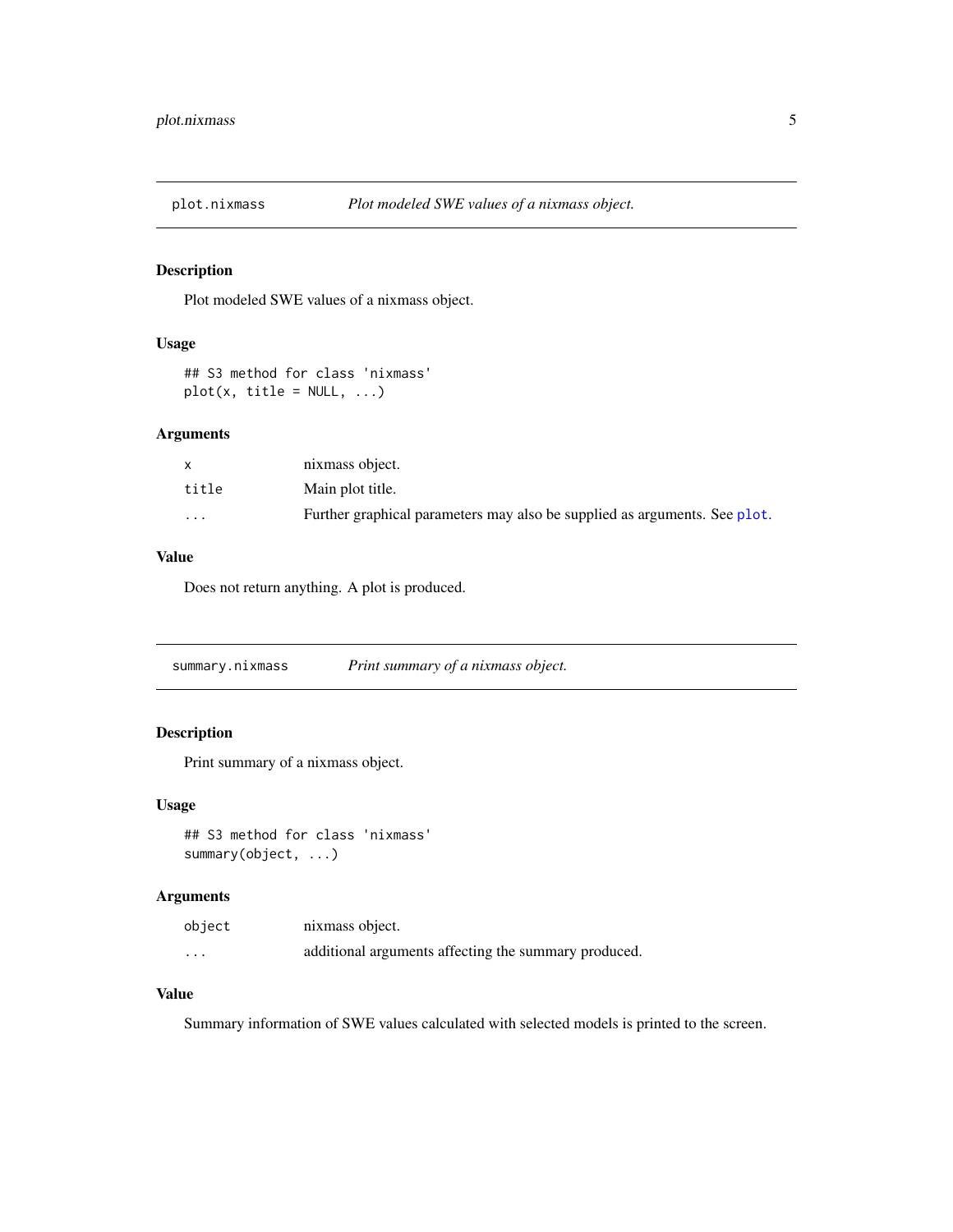<span id="page-5-1"></span><span id="page-5-0"></span>

#### Description

Model daily values of Snow Water Equivalent (SWE) solely from daily differences of snow depth.

## Usage

```
swe.delta.snow(data, rho.max=401.2588, rho.null=81.19417, c.ov=0.0005104722,
               k.ov=0.37856737,k=0.02993175, tau=0.02362476, eta.null=8523356,
               timestep=24, verbose=FALSE)
```
#### Arguments

| data     | A data. frame with at least two columns named date and hs. They should contain<br>date and corresponding daily observations of snow depth $hs \geq 0$ measured at<br>one site. The unit must be meters (m). No gaps or NA are allowed. |
|----------|----------------------------------------------------------------------------------------------------------------------------------------------------------------------------------------------------------------------------------------|
| rho.max  | Maximum density of an individual snow layer produced by the deltasnow model<br>[kg/m3], $rho.max > 0$                                                                                                                                  |
| rho.null | Fresh snow density for a newly created layer [kg/m3], $rho.null > 0$                                                                                                                                                                   |
| C.0V     | Overburden factor due to fresh snow [-], $c.ov > 0$                                                                                                                                                                                    |
| k.ov     | Defines the impact of the individual layer density on the compaction due to<br>overburden [-], $k.ov \in [0, 1]$ .                                                                                                                     |
| k        | Exponent of the exponential-law compaction [m3/kg], $k > 0$ .                                                                                                                                                                          |
| tau      | Uncertainty bound [m], $tau > 0$ .                                                                                                                                                                                                     |
| eta.null | Effective compactive viscosity of snow for "zero-density" [Pa s].                                                                                                                                                                      |
| timestep | Timestep between snow depth observations in hours. Default is 24 hours, i.e.<br>daily snow depth observations.                                                                                                                         |
| verbose  | Should additional information be given during runtime? Can be TRUE or FALSE.                                                                                                                                                           |

#### Details

swe.delta.snow computes SWE solely from daily changes of snow depth at an observation site. Compression of a snow layer without additional load on top is computed on the basis of Sturm and Holmgren (1998), who regard snow as a viscous fluid:

$$
\rho_i(t_{i+1}) = \rho_i(t_i) * (1 + (SWE * g) / \eta_0 * exp^{-k_2 * \rho_i(t_i)})
$$

with  $\rho_i(t_{i+1})$ and $\rho_i(t_i)$  being tomorrow's and today's respective density of layer i, the gravitational acceleration  $g = 9.8ms^{-2}$ , viscosity  $\eta_0$  [Pa] and factor  $k2[m^3kg^{-1}]$ , determining the importance of today's for tomorrow's density.

#### Value

A vector with daily SWE values in mm.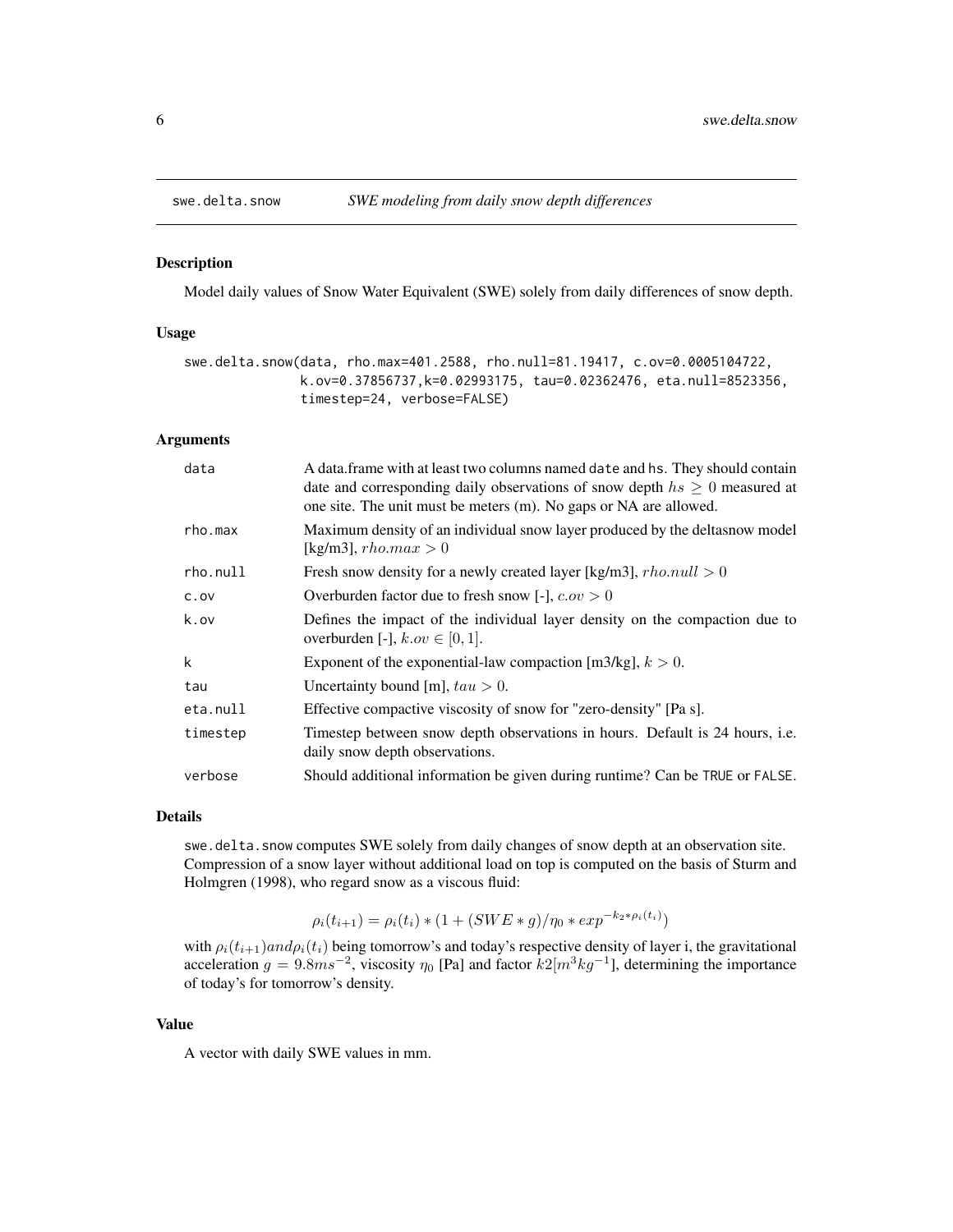#### <span id="page-6-0"></span> $swe.gu19$   $7$

#### Author(s)

Harald Schellander, Michael Winkler

## References

Gruber, S. (2014) "Modelling snow water equivalent based on daily snow depths", Masterthesis, Institute for Atmospheric and Cryospheric Sciences, University of Innsbruck.

Martinec, J., Rango, A. (1991) "Indirect evaluation of snow reserves in mountain basins". Snow, Hydrology and Forests in High Alpine Areas. pp. 111-120.

Sturm, M., Holmgren, J. (1998) "Differences in compaction behavior of three climate classes of snow". Annals of Glaciology 26, 125-130.

Winkler, M., Schellander, H., and Gruber, S.: Snow water equivalents exclusively from snow depths and their temporal changes: the delta.snow model, Hydrol. Earth Syst. Sci., 25, 1165-1187, doi: 10.5194/hess-25-1165-2021, 2021.

<span id="page-6-1"></span>swe.gu19 *Statistical SWE modeling based on a quadratic dependance on the day-of-year*

## **Description**

This model parameterizes bulk snow density with day-of-the-year as the only input similar to [swe.pi16](#page-8-1) but adds a quadratic dependance. It was calibrated for the regions of the whole Italian alps, and the subregions South-West, Central and South-East. By setting the cofficients of the empirical regression it can however be used with results from other datasets.

#### Usage

swe.gu19(data, region.gu19, n0=NA ,n1=NA, n2=NA)

#### Arguments

| data        | A data frame of daily observations with two columns named <i>date</i> and hs refer-<br>ring to day and snow depth at that day. The date column must be a character<br>string with the format YYYY-MM-DD. The hs column must be snow depth values<br>$>0$ in m. |
|-------------|----------------------------------------------------------------------------------------------------------------------------------------------------------------------------------------------------------------------------------------------------------------|
| region.gu19 | Must be one of the italian subalpine regions <i>italy, southwest, central</i> or <i>south</i> -<br>east, defined in the original reference (see details), or <i>myregion</i> , in which case<br>the coefficients n0, n1 and n2 have to be set.                 |
| n0.n1.n2    | Values no, n1 and n2 refer to Intercept, slope and quadratic dependence of an<br>empirical regression between densities and the day-of-year (see details)                                                                                                      |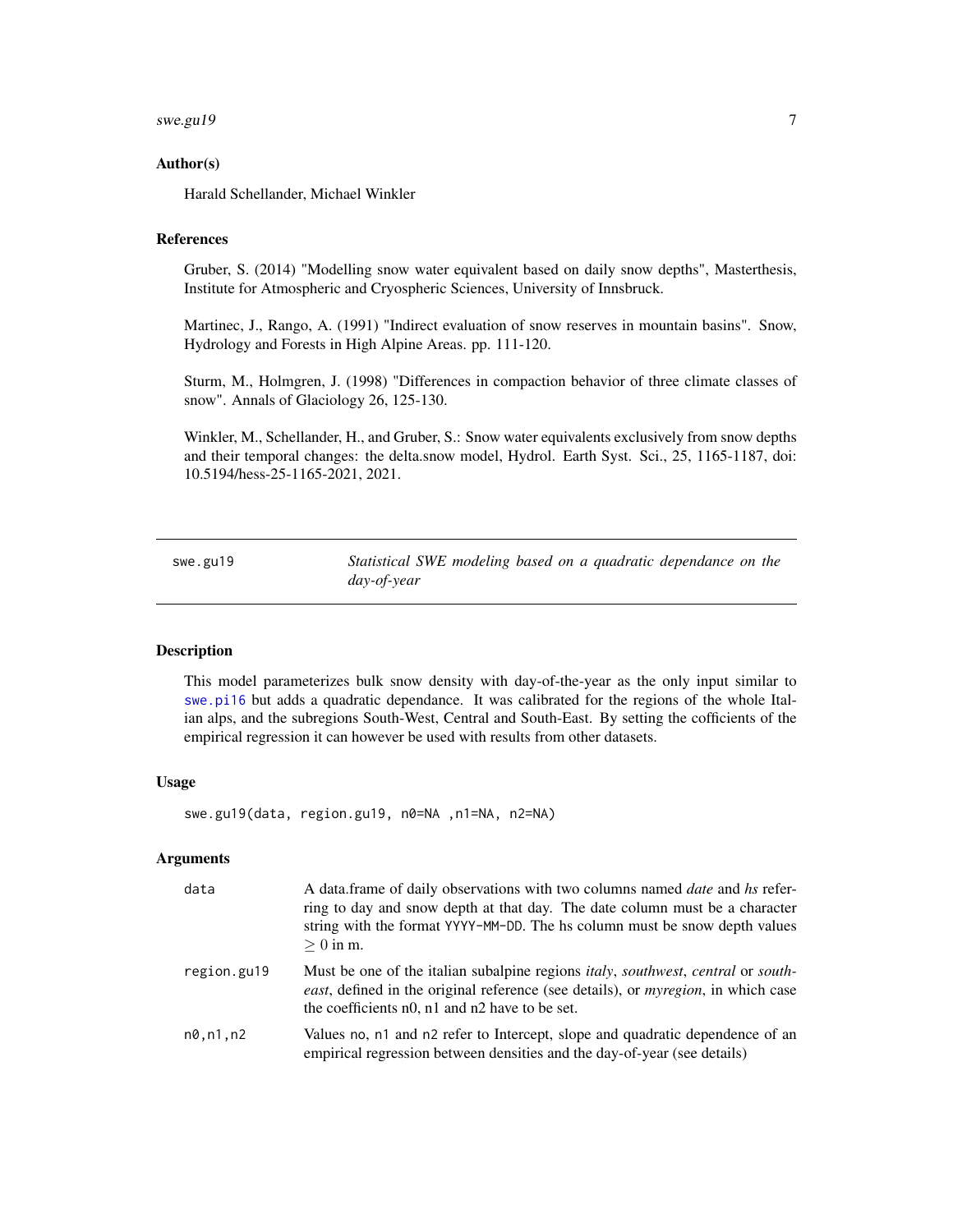#### Details

swe.gu19 Similar to the model of Pistocchi (2016), this function uses only the day-of-year (DOY) as parameterization for bulk snow density and hence SWE. In contrast to the latter, here, a quadratic term for DOY was added, to reflect non-linearity in the snow bulk density variability. The datums in the input data.frame are converted to DOY as days spent since November 1st. Regression coefficients depend on regions defined in Guyennon et al. (2019), which are *italy* for the Italian Alps, *southwest* for the South-western Italian Alps, *central* for the Central Italian Alpes or *southeast* for the South-western Italian Alps.

If region.gu19 is set to *myregion*, the coefficients no, n1 and n2 must be set to values, obtained from a regression between densities and day-of-year from another dataset. It has to have the form density  $\sim$  DOY + DOY $\gamma$ 2, where DOY is the day-of-year as defined in the original reference. Non computable values are returned as NA.

#### Value

A vector with daily SWE values in mm.

#### References

Guyennon, N., Valt, M., Salerno, F., Petrangeli, A., Romano, E. (2019) 'Estimating the snow water equivalent from snow depth measurements in the Italian Alps', Cold Regions Science and Technology. Elsevier, 167 (August), p. 102859. doi: 10.1016/j.coldregions.2019.102859.

Pistocchi, A. (2016) 'Simple estimation of snow density in an Alpine region', Journal of Hydrology: Regional Studies. Elsevier B.V., 6 (Supplement C), pp. 82 - 89. doi: 10.1016/j.ejrh.2016.03.004.

<span id="page-7-1"></span>

| swe.jo09 | Statistical SWE modeling depending on month and climatic region in |
|----------|--------------------------------------------------------------------|
|          | Switzerland                                                        |

#### Description

Snow Water Equivalent (SWE) is modeled statistically depending on snow depth, altitude, date and region in Switzerland.

#### Usage

```
swe.jo09(data, alt, region.jo09)
```
#### Arguments

| data        | A data frame of daily observations with two columns named <i>date</i> and hs refer-<br>ring to day and snow depth at that day. The date column must be a character<br>string with the format YYYY-MM-DD. The hs column must be snow depth values<br>$>0$ in m. |
|-------------|----------------------------------------------------------------------------------------------------------------------------------------------------------------------------------------------------------------------------------------------------------------|
| alt         | station elevation in meters                                                                                                                                                                                                                                    |
| region.jo09 | Integer number of the Swiss region where the station belongs to, according to<br>Fig. 1 in the original reference. Must be one of $1,2,3,4,5,6,7$ .                                                                                                            |

<span id="page-7-0"></span>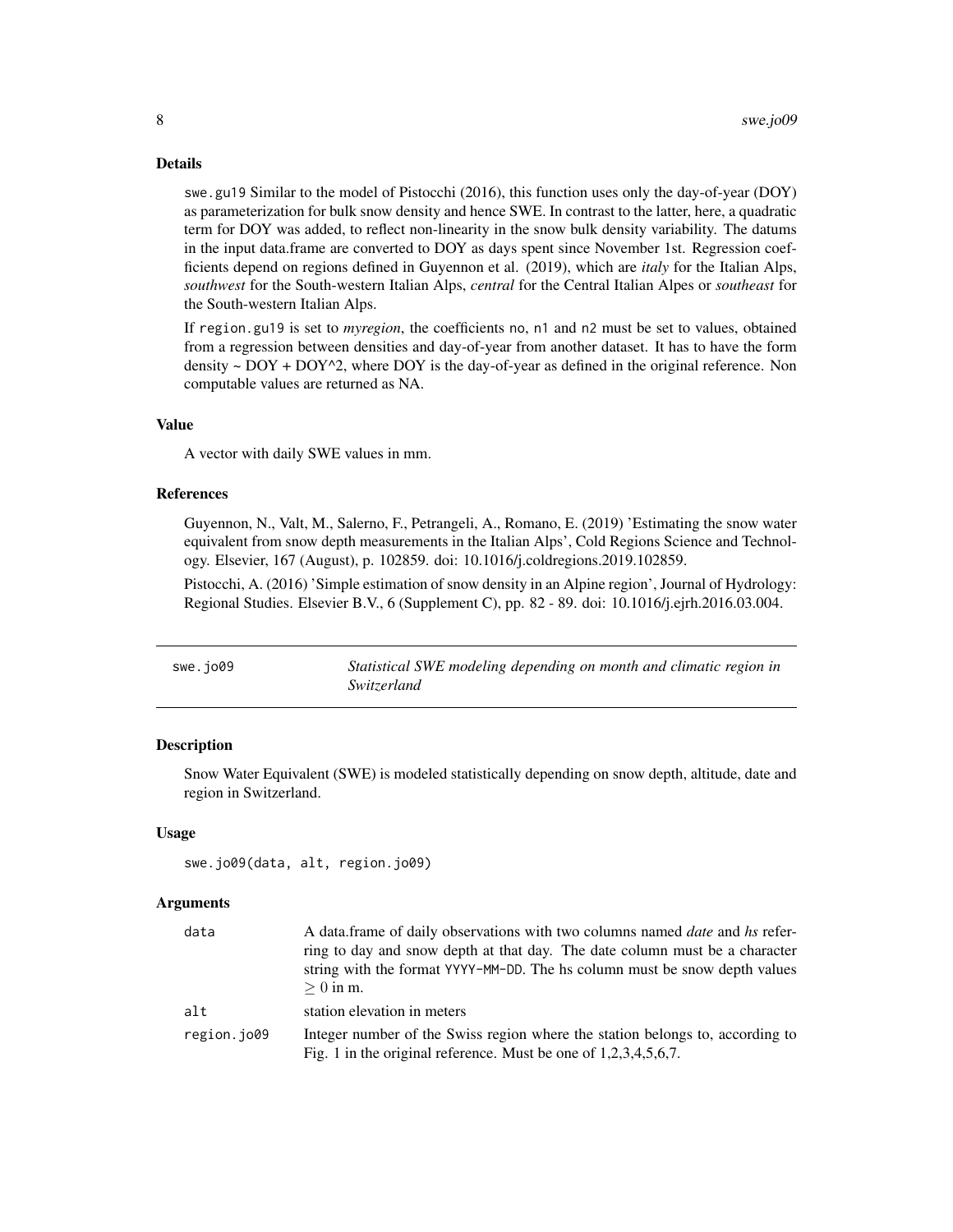#### <span id="page-8-0"></span>swe.pi16 9

## Details

swe.jo09 This model parametrizes bulk snow density using snow depth, season (i.e. month), site altitude and site location. The location is implemented by a density offset according to the region in Switzerland, where the station belongs to. Non computable values are returned as NA.

## Value

A list with SWE values for each region in mm.

#### References

Jonas, T., Marty, C. and Magnusson, J. (2009) 'Estimating the snow water equivalent from snow depth measurements in the Swiss Alps', Journal of Hydrology, 378(1 - 2), pp. 161 - 167. doi: 10.1016/j.jhydrol.2009.09.021.

<span id="page-8-1"></span>swe.pi16 *Statistical SWE modeling depending on the day-of-year*

### Description

This model parameterizes bulk snow density with day-of-the-year as the only input. It was calibrated for the region of South Tyrol, Italy, and is therefore called ST model in the original reference.

#### Usage

swe.pi16(data, rho\_0=200, K=1)

## Arguments

| data    | A data frame of daily observations with two columns named <i>date</i> and hs refer-<br>ring to day and snow depth at that day. The date column must be a character<br>string with the format YYYY-MM-DD. The hs column must be snow depth values<br>$> 0$ in m.                                 |
|---------|-------------------------------------------------------------------------------------------------------------------------------------------------------------------------------------------------------------------------------------------------------------------------------------------------|
| $rho_0$ | Intercept of the linear regression between observed snow depths and SWE val-<br>ues. rho_0 is set to 200 as default, which is the value from the original reference.<br>It can however be set to any value according to regression modeling with other<br>datasets.                             |
| K       | Slope of the linear regression between observed densities and the day-of-year as<br>defined in the original reference. K is set to 1 as default, which is the value from<br>the original reference. It can however be set to any value according to regression<br>modeling with other datasets. |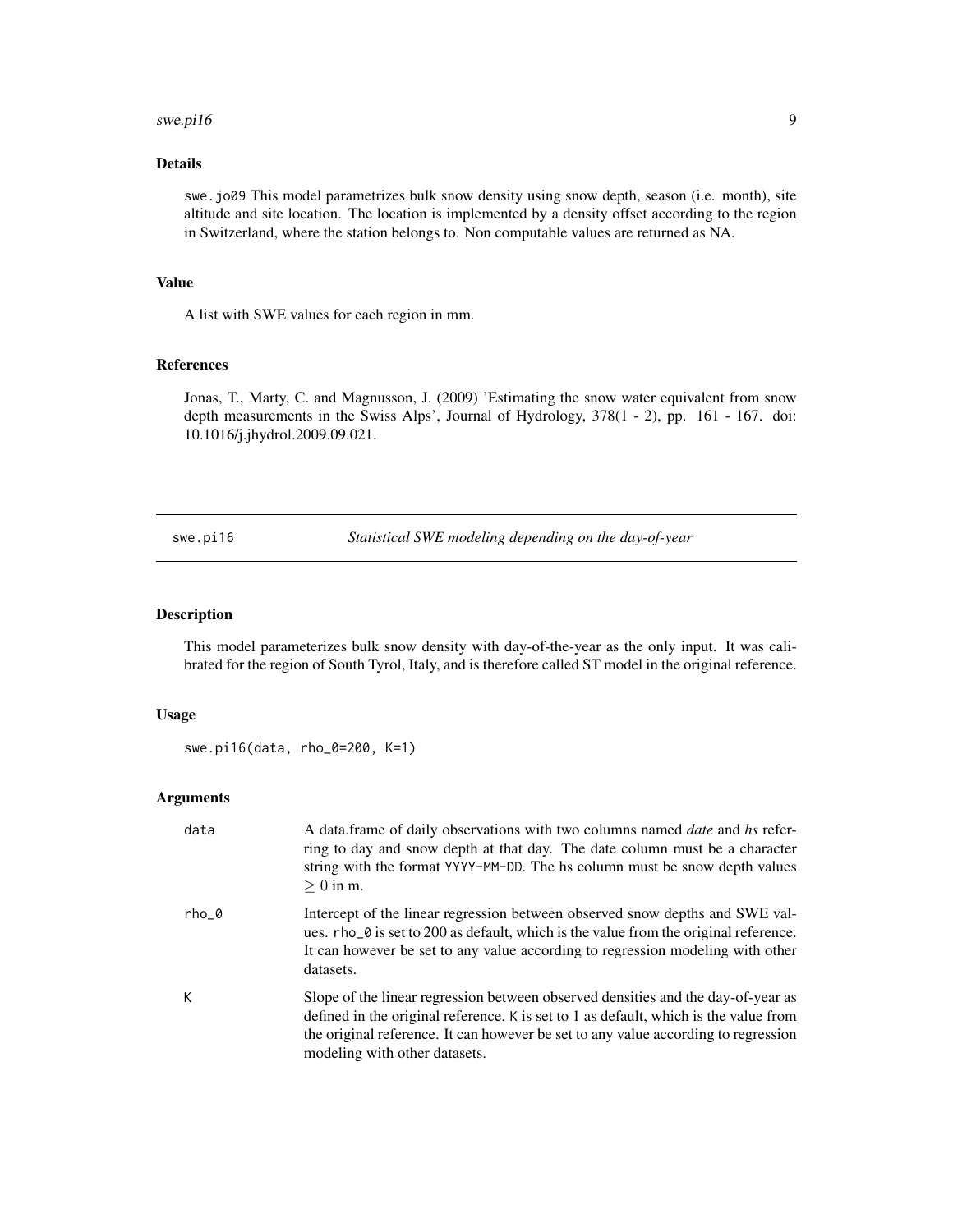#### Details

swe.pi16 This function uses only the day-of-year (DOY) as parameterization for bulk snow density and hence SWE. Here, the datums in the input data.frame are converted to DOY as defined in the original reference: negative values between 1.10. and 31.12. DOY=-92 at 1.10. In leap years 31.12. has  $DOY = 0$ , in non-leap years 31.12. has  $DOY = -1$  with no day being 0. Non computable values are returned as NA.

## Value

A vector with daily SWE values in mm.

#### References

Pistocchi, A. (2016) 'Simple estimation of snow density in an Alpine region', Journal of Hydrology: Regional Studies. Elsevier B.V., 6(Supplement C), pp. 82 - 89. doi: 10.1016/j.ejrh.2016.03.004.

<span id="page-9-1"></span>

| swe.st10 | Statistical SWE modeling depending on day of year and a climatic |  |
|----------|------------------------------------------------------------------|--|
|          | region                                                           |  |

#### Description

The *Sturm* model parametrizes bulk snow density with day of the year and a *snowclass.st10*. It was trained on historical snow depth - density - SWE data from the United States, Canada, and Switzerland.

#### Usage

```
swe.st10(data,snowclass.st10)
```
#### Arguments

data A data.frame of daily observations with two columns named *date* and *hs* referring to day and snow depth at that day. The date column must be a character string with the format YYYY-MM-DD. The hs column must be snow depth values  $\geq 0$  in m.

snowclass.st10 Must be one of the following character strings: "alpine","maritime","prairie","tundra","taiga".

#### Details

swe.st10 This model converts snow depth to SWE using snow depth, day of year and station location (from which a climate class of snow can be inferred. The day of year (DOY) is the daynumber of in the season 1.10. - 30.6. The 1.10. refers to  $DOY = -92$ . The 1.2. would be  $DOY$  $= 32$ , while 15.11. would be DOY  $= -47$ . The *snowclass.st10* must be one out of the character strings "alpine","maritime","prairie","tundra" and "taiga". For the Alps probably "alpine" would be the most appropriate climate classification. Non computable values are returned as NA.

<span id="page-9-0"></span>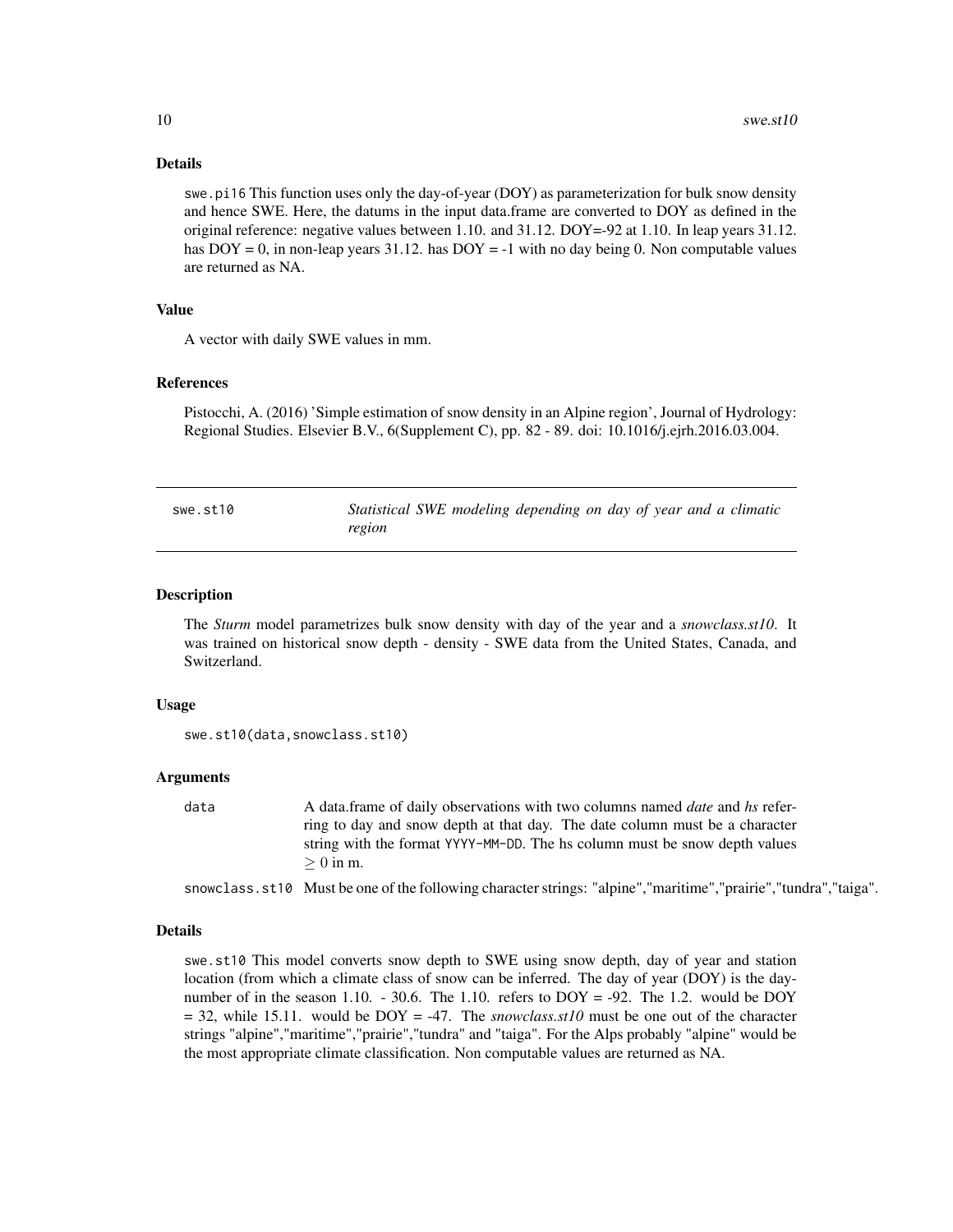#### $swe.st10$  11

## Value

A vector with daily SWE values in mm.

## References

Sturm, M. et al. (2010) 'Estimating Snow Water Equivalent Using Snow Depth Data and Climate Classes', Journal of Hydrometeorology, 11(6), pp. 1380 - 1394. doi: 10.1175/2010JHM1202.1.